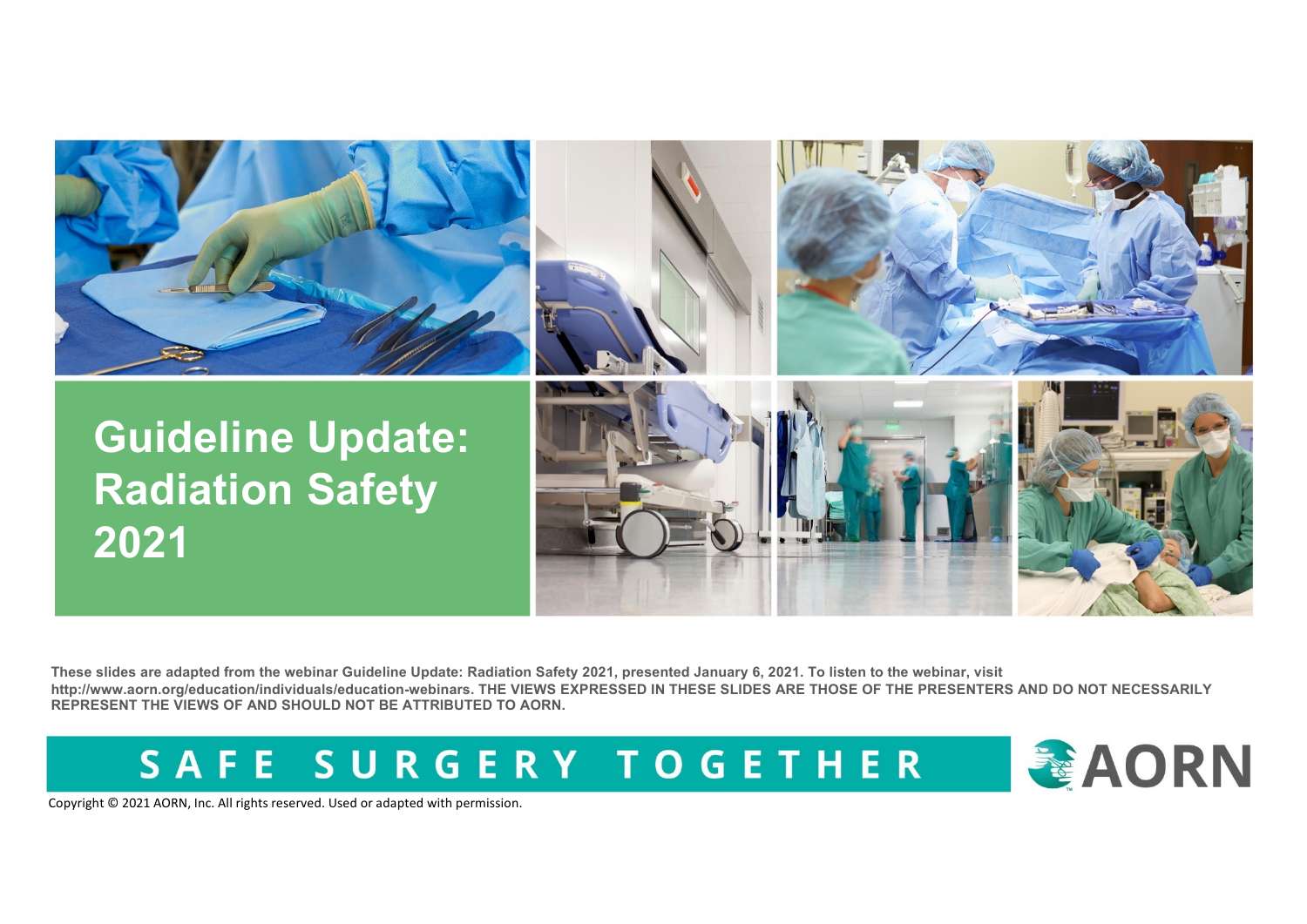### **Developed and originally presented by Byron Burlingame, MS, RN, BSN, CNOR-E**

Byron L. Burlingame recently retired from AORN. He was a senior perioperative practice specialist in AORN's Nursing Department, serving in this role for 16 years. Byron has been the lead author for various guidelines, including the Guideline for Radiation Safety, which incorporates evidence-based recommendations for the safe use of radiation. Byron has authored numerous Clinical Issues columns and other articles published in the *AORN Journal* and other professional publications. Prior to working at AORN, Byron worked as an RN circulator and in various levels of management in large and rural hospitals.

#### SURGERY TOGETHER  $\mathbf{S}$   $\mathbf{\Lambda}$ F

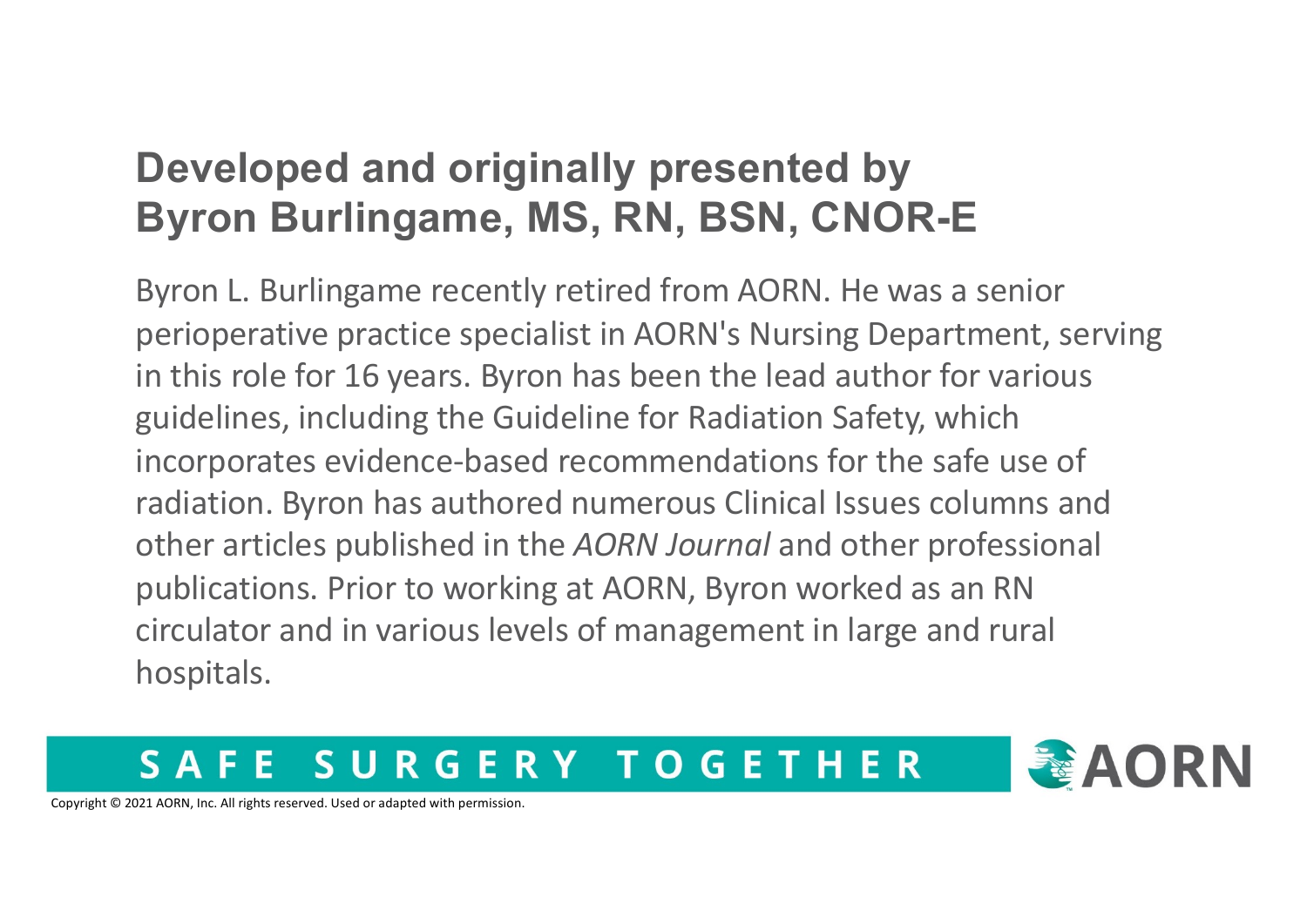## **Outcome**

On completion of this presentation, you will have knowledge of best practices for radiation safety and will be able to transfer this knowledge into practice.

#### SURGERY TOGETHER F. E S A